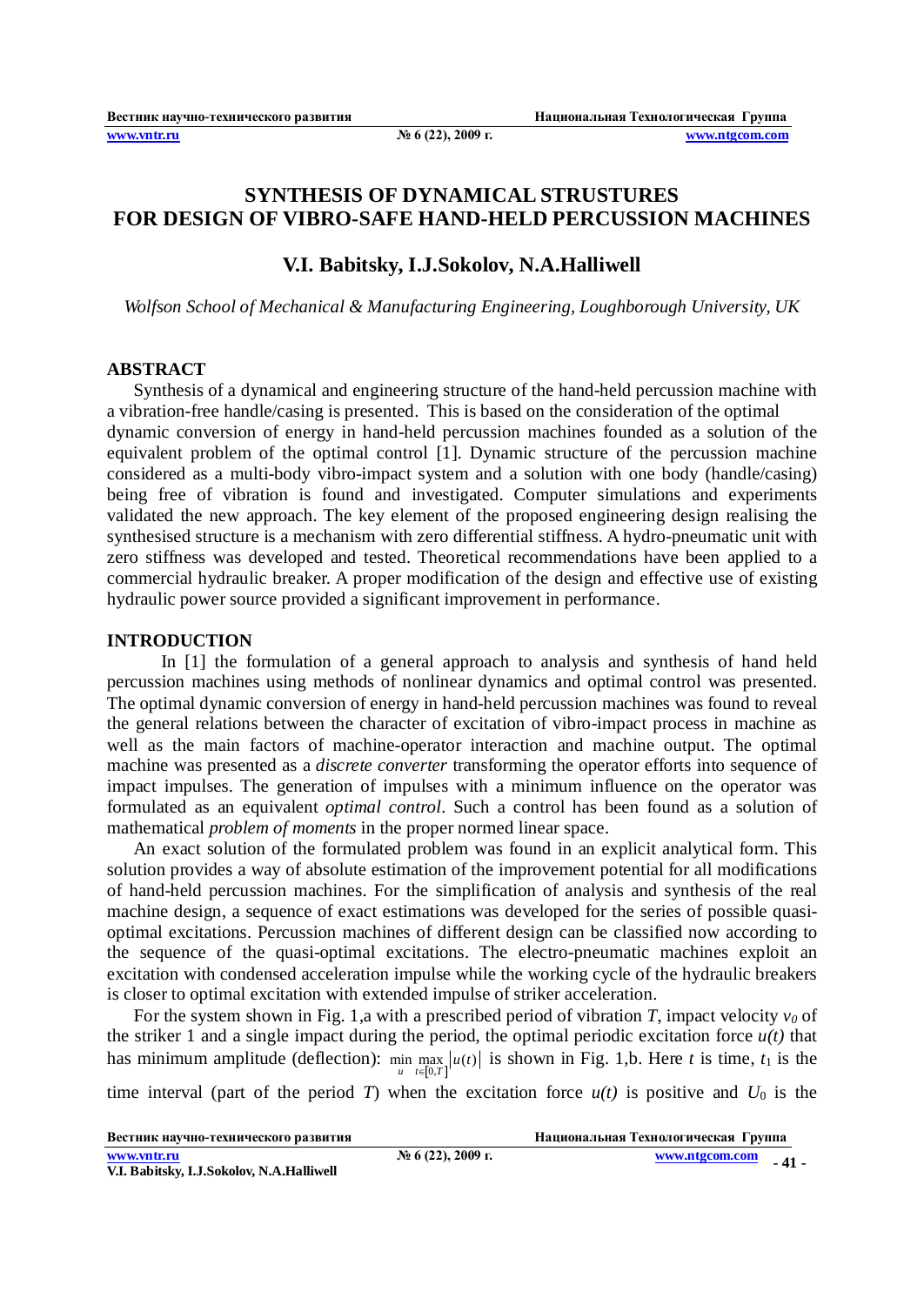| Вестник научно-технического развития |                      | Национальная Технологическая Группа |
|--------------------------------------|----------------------|-------------------------------------|
| www.vntr.ru                          | $N2$ 6 (22), 2009 г. | www.ntgcom.com                      |

amplitude of the excitation force. The time interval  $t_1$  and amplitude  $U_0$  are defined by formulae [1]:

$$
\frac{t_1}{T} = \frac{1}{1+R} \left( 1 - \sqrt{1 - \frac{1-R^2}{2}} \right), \ U_0 = \frac{M_1(1+R)^2 v_0}{2T \left( \sqrt{1 - 0.5(1-R^2)} - 0.5(1-R) \right)},\tag{1}
$$

where  $R = -v_+ / v_0$  indicates the change of the absolute velocity of the striker (Item 1 in Fig. 1,a) during impact,  $v_+$  is its upward velocity after impact and  $M_1$  is the mass of the striker. Hereafter positive values of the force applied to the striker and positive displacements correspond to the upward direction along the machine axis.

The force of excitation  $u(t)$  is applied to both the striker and the casing (Item 2 in Fig.1 ,a). If the friction between these two bodies and the friction between the tool (Item 3 in Fig.1 ,a) and the casing are negligibly small, the excitation force  $u(t)$  is the only source of the casing vibration. The optimal excitation was found for a system without friction. In what follows we refer to the media being treated (Item 4 in Fig. 1,a) as *ground*; in all figures constant forces are shown with solid line arrows, alternating forces are shown with dashed line arrows and the sequence of impact impulses is shown with dotted line arrows.

The force of excitation  $u(t)$  has a constant component  $\overline{u}$  and an alternating component  $\tilde{u}$ given by equations 1:

$$
\overline{u} = -M_{1}f(1+R)v_{0}, \quad \tilde{u}(t) = u(t) - \overline{u}
$$
\n(2)

Here  $f=1/T$  is the frequency of impacts. The constant component  $\overline{u}$  depends only on the parameters  $M_1$ ,  $R$ , of the system and the parameters  $T$ ,  $v_0$  of the regime. This component remains the same for any other excitation that provides the same parameters  $T$ ,  $v_0$  of the vibro-impact regime with a single impact per period [1]. As a result, for the system with parameters  $M_1$  and  $R$ the desired vibro-impact regime of operation with parameters  $T$  and  $v_0$  is available only if the operator is able to apply a constant feed force  $F<sub>o</sub>$  that together with the longitudinal component  $G<sub>l</sub>$ of the casing weight *G* balances the constant component  $\overline{u}$  of the excitation force, i.e.



$$
\left|\overline{u}\right| = G_{1} + F_{0} = F. \tag{3}
$$

Here *F* is the full feed force. For simplicity we will not distinguish the operator's feed force from the full feed force. However, it is important to note that the latter force includes the casing weight component that depends on the breaker orientation. In what follows when the short term *feed*

| Вестник научно-технического развития      |                                 | Национальная Технологическая Группа |
|-------------------------------------------|---------------------------------|-------------------------------------|
| www.yntr.ru                               | $\mathcal{N}_2$ 6 (22), 2009 г. | www.ntgcom.com 42                   |
| V.I. Babitsky, I.J.Sokolov, N.A.Halliwell |                                 |                                     |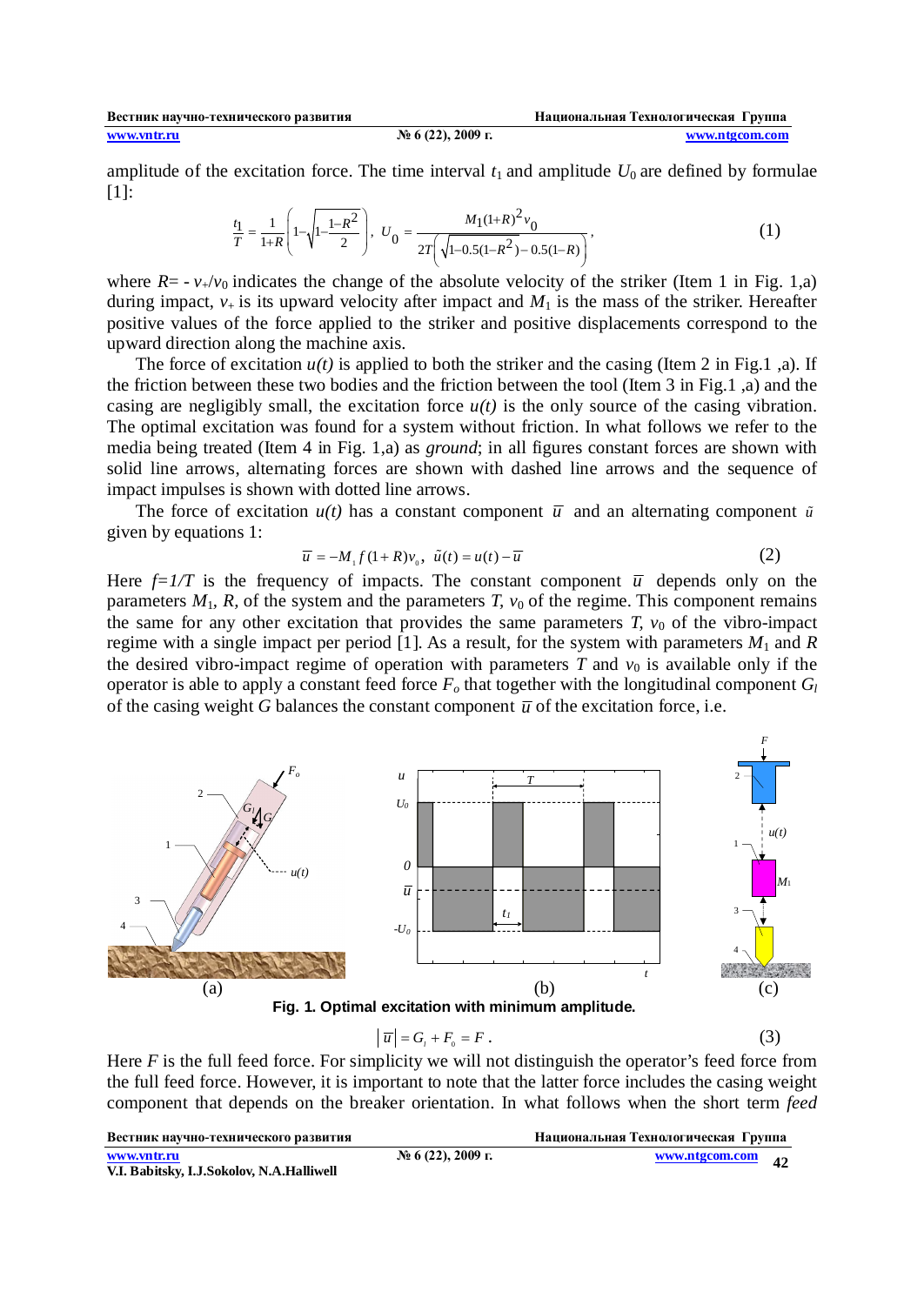| Вестник научно-технического развития |                                 | Национальная Технологическая Группа |
|--------------------------------------|---------------------------------|-------------------------------------|
| www.yntr.ru                          | $\mathcal{N}_2$ 6 (22), 2009 г. | www.ntgcom.com                      |

*force* is used it refers to the full feed force. According to (2), for any excitation that provides a vibro-impact regime with impact velocity  $v_0$  and single impact during a period T the full feed force can be found as

$$
F = \frac{M_1(1+R)v_0}{T} = M_1(1+R)v_0 f \tag{4}
$$

For the optimal excitation shown in Fig. 1,b:

$$
F = \left(1 - \frac{2t_1}{T}\right) U_0. \tag{5}
$$

The equivalent structure of such a system with negligibly small friction is shown in Fig. 1,c. For this system a reduction in harmful vibration transmitted to an operator can only be achieved by increasing the casing mass or by adding extra inertial bodies. Increasing the mass of the casing is a very straightforward solution with obvious disadvantages. In this paper other means of improving the design of hand-held percussion machines are investigated. The aim is to reduce significantly the operator's exposure to the hazardous vibration for prescribed intensity of the vibro-impact working process and without increasing the machine's mass. In this aspect the first approach is to change the design so that the reaction force of the alternating component of the excitation is applied not to the casing, but to the ground. This can dramatically reduce vibration of the casing and is analysed thoroughly in the next section.

### **2. OPTIMAL SOLUTION FOR THREE-BODY SYSTEM.**

Let us split the excitation force into two components  $u(t) = u_c + u_p(t)$ , as Fig. 2,a, b shows. The advantage of this splitting is that the alternating (pulsating) component  $u<sub>p</sub>(t)$  of the excitation force applied to the striker is now unidirectional and upward.



**Fig. 2. Splitting excitation force into two components**

**Вестник научно-технического развития Национальная Технологическая Группа** As a result, this component can be applied between the striker 1 and the tool 3. In this case the unidirectional downward counterforce of this component of the excitation force is applied directly to the ground 4 (via the tool 3) as Fig. 2,c shows. The constant component  $u_c$  can be applied between the striker 2 and the casing 3. The only force applied to the casing now is the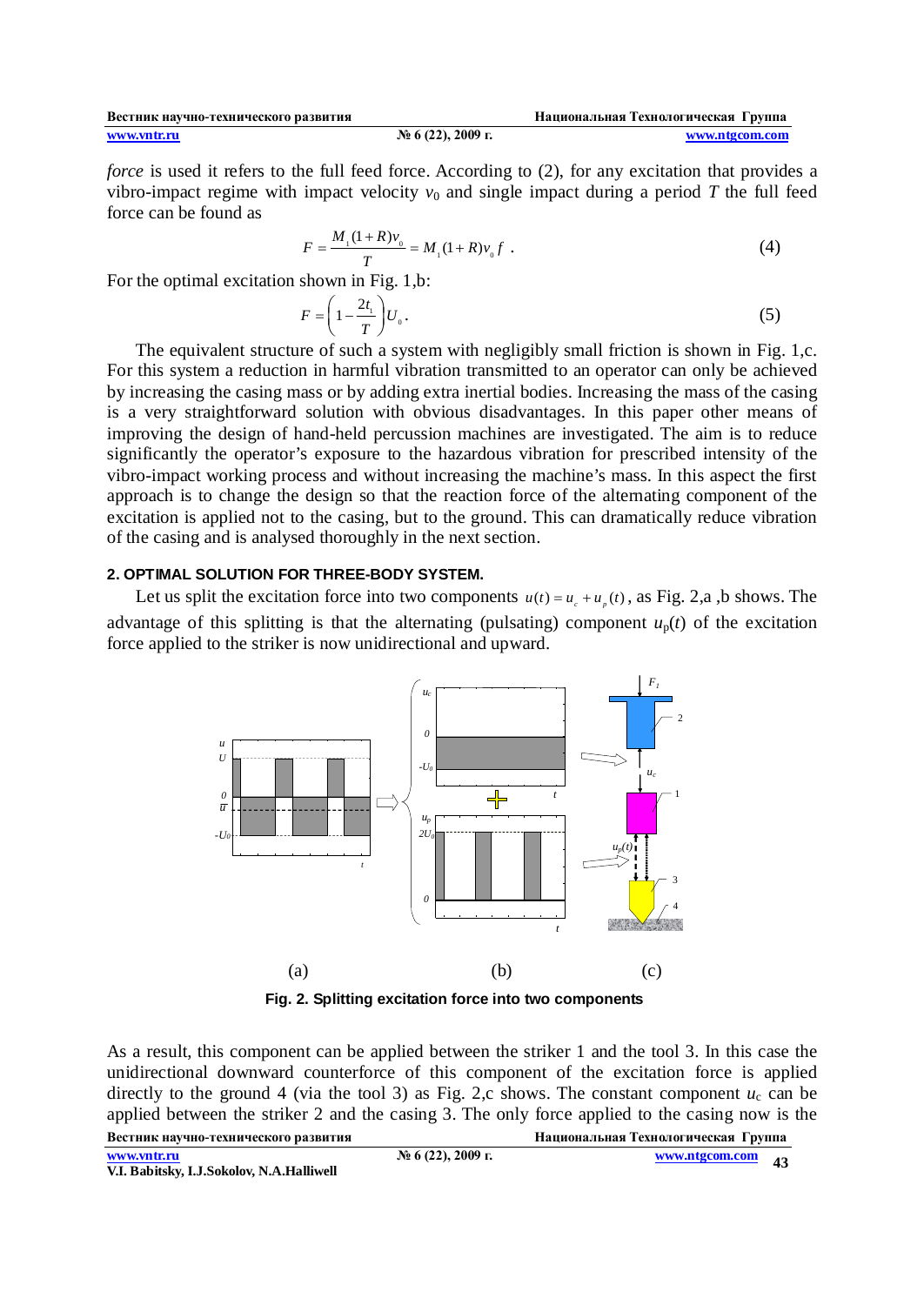| Вестник научно-технического развития |                      | Национальная Технологическая Группа |
|--------------------------------------|----------------------|-------------------------------------|
| www.yntr.ru                          | $N2$ 6 (22), 2009 г. | www.ntgcom.com                      |

constant component of the excitation force. This component can be balanced by the constant feed force  $F_1$ . As a result this mechanical system can theoretically have a strong vibro-impact process on the one (lower) side and total absence of vibration on the other (upper) side. This is the optimal three-body system with minimal emission of harmful vibration. Stable vibro-impact regimes can be obtained in such a system and this has been confirmed by numerical simulations of the structure shown in Fig. 3. To the authors' knowledge this structure have not found wide industrial application. This can possibly be explained by the fact that such a design still has one of the disadvantages intrinsic to the scheme as it needs a higher operator's feed force. The feed force needed  $F_1 = U_0$  is higher than the feed force *F* for the traditional system (Fig. 1):

$$
\frac{F_1}{F} = \frac{1}{1 - 2t_1/T} > 1
$$
\n
$$
\frac{22222222222}{\left(\frac{1}{2}\right)^2}
$$
\n
$$
\frac{1}{\left(\frac{1}{2}\right)^2}
$$
\n
$$
\frac{1}{\left(\frac{1}{2}\right)^2}
$$
\n
$$
\frac{1}{\sqrt{2}}
$$
\n
$$
\frac{1}{\sqrt{2}}
$$
\n
$$
\frac{1}{\sqrt{2}}
$$
\n
$$
\frac{1}{\sqrt{2}}
$$
\n
$$
\frac{1}{\sqrt{2}}
$$
\n
$$
\frac{1}{\sqrt{2}}
$$
\n
$$
\frac{1}{\sqrt{2}}
$$
\n
$$
\frac{1}{\sqrt{2}}
$$
\n
$$
\frac{1}{\sqrt{2}}
$$
\n
$$
\frac{1}{\sqrt{2}}
$$
\n
$$
\frac{1}{\sqrt{2}}
$$
\n
$$
\frac{1}{\sqrt{2}}
$$
\n
$$
\frac{1}{\sqrt{2}}
$$
\n
$$
\frac{1}{\sqrt{2}}
$$
\n
$$
\frac{1}{\sqrt{2}}
$$
\n
$$
\frac{1}{\sqrt{2}}
$$
\n
$$
\frac{1}{\sqrt{2}}
$$
\n
$$
\frac{1}{\sqrt{2}}
$$
\n
$$
\frac{1}{\sqrt{2}}
$$
\n
$$
\frac{1}{\sqrt{2}}
$$
\n
$$
\frac{1}{\sqrt{2}}
$$
\n
$$
\frac{1}{\sqrt{2}}
$$
\n
$$
\frac{1}{\sqrt{2}}
$$
\n
$$
\frac{1}{\sqrt{2}}
$$
\n
$$
\frac{1}{\sqrt{2}}
$$
\n
$$
\frac{1}{\sqrt{2}}
$$
\n
$$
\frac{1}{\sqrt{2}}
$$
\n
$$
\frac{1}{\sqrt{2}}
$$
\n
$$
\frac{1}{\sqrt{2}}
$$
\n
$$
\frac{1}{\sqrt{2}}
$$
\n
$$
\frac{1}{\sqrt{2}}
$$
\n
$$
\frac{1}{\sqrt{2}}
$$
\n
$$
\frac{1}{\sqrt{2}}
$$
\n
$$
\frac{1}{\sqrt{2}}
$$
\n
$$
\frac{1}{\sqrt{2}}
$$
\n
$$
\frac{1}{\
$$

**Fig. 3. Mechanical structure of three-body system**

As was mentioned above, the optimal excitation with minimal amplitude (1) is optimal again in the new system as in this case it minimises the feed force. However, if, for example,  $t_1/T=1/3$ the feed force needed for a vibration-free tool is three times as much as for the initial design (Fig.1). In what follows we show that the introduction of an extra inertial body allows for a further theoretical solution of the problem of low vibration emission without the necessity for increasing the operator's feed force.

## **3. OPTIMAL SOLUTION FOR FOUR-BODY SYSTEM.**

In the system shown in Fig. 4,a the striker 1 is subjected again to a sequence of upward impact impulses.

**Вестник научно-технического развития Национальная Технологическая Группа**

**44**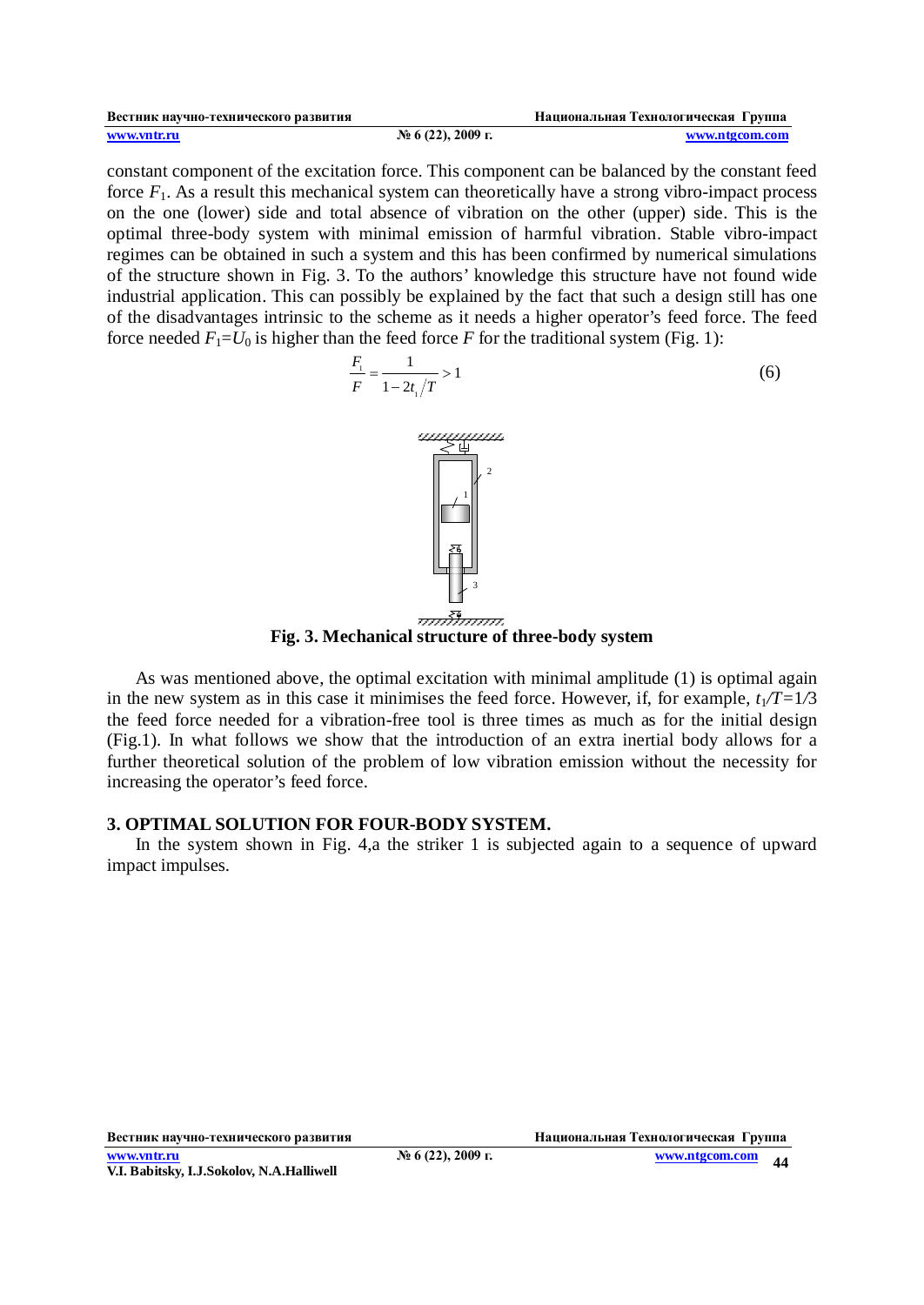

**Fig. 4. Four-body system**

These impulses are balanced by the excitation force  $u(t)$  with the constant downward component  $\overline{u}$ . Inevitably, the excitation force  $u(t)$  has an alternating component to provide the periodic vibro-impact motion of the striker. The excitation force  $u(t)$  is applied between the striker 1 and the inertial body 2. Unlike the striker, the latter body can be balanced on average by a downward constant force  $u_c = \overline{u}$ , but it still vibrates.

The inertia force resulting from this vibration balances the alternating component of the excitation force. For this reason hereafter we conventionally call this body a 'balance body'. The constant force is applied in this system between the balance body 2 and the body 5. The latter can be balanced by a constant feed force  $F_2$  and can carry a vibration-free handle. This is the optimal four-body system with minimum emission of harmful vibration and minimum operator's feed force  $F_2 = F = |\overline{u}|$ . This scheme can be developed into two designs shown in Fig. 4,b and Fig. 4,c . Each of these modifications has both advantages and disadvantages. The main advantage of the former design is that the tool 3 is the only external part that vibrates in a steady-state regime, while the whole casing 5 does not vibrate. However, this design needs more complex arrangements to provide the alternating excitation force between bodies 1 and 2, both moving inside the motionless casing. The latter design is simpler; although only the handle 5 is free of vibration, while two other external parts (the casing 2 and the tool 3) vibrate.

Fig. 5,a shows an aggregated Mathlab-Simulink model corresponding to the system under review. This is a multi-body mechanical system with nonlinear (impact) interaction of moving parts. Linear differential equations were used to describe the continuous motion of free bodies between impacts or without impacts. Computational difficulties related to discontinuity of some variables during impacts can be avoided by using a Kelvin-Voigt model of a viscous-elastic contact interaction of colliding bodies as introduced in [2,3].

In this self-sustained system the excitation force  $u(t)$  is controlled by the relative position  $x_2$ -*x*<sub>1</sub> of the striker 1 and the balance body 2. The simplest relay law of control with  $U_0$ =600N was used as shown in Fig. 5,b. Such excitation is very close to the one used in real hydraulic and pneumatic percussion machines.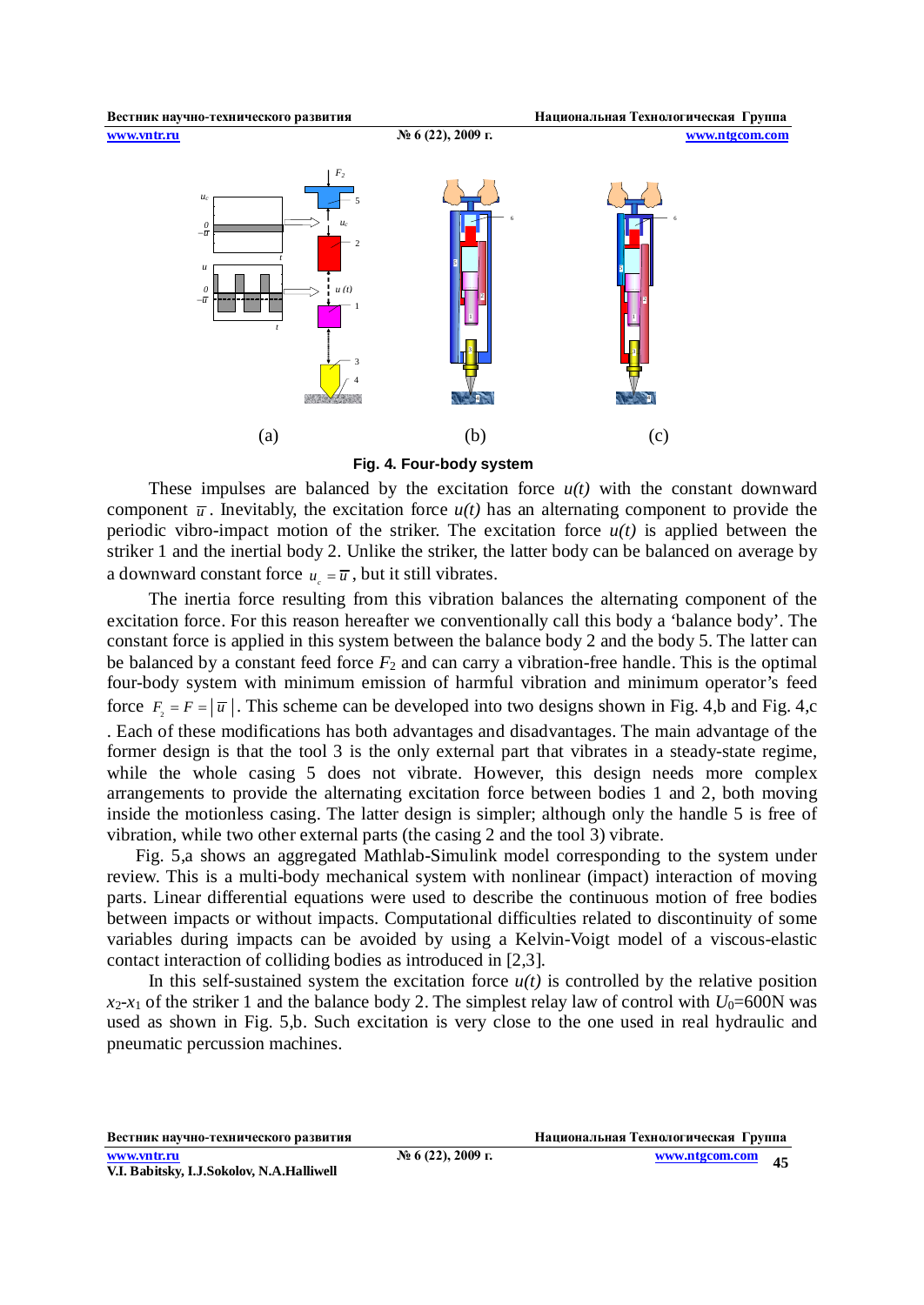

**www.vntr.ru № 6 (22), 2009 г. www.ntgcom.com**

Fig. 6,a presents an example of the resulting transient process and the stable steady-state regime of vibration of the four-body system; curve numbers correspond to the numbers of the bodies in Fig. 4,a. Fig. 6,b shows the steady-state regime in more detail (upper diagram) along with the excitation force *u* and impact force between the striker and the tool (lower diagram). Impact instants in the latter diagram are shown with the dotted line. These results were obtained for the following parameters:  $M_1 = 1.2$ kg,  $M_2 = 5$ kg,  $M_3 = 3.5$ kg,  $M_5 = 10$ kg,  $R_{12} = 0.25$ ,  $R_{24} = 0.15$ ,  $F_2$ =155N. The simulation has shown that the desired stable periodic regimes of vibration with single impact during a period of vibration can be obtained in a four-body system with a vibrationfree handle. It is important that these regimes have low sensitivity to parameters of the system.



**Fig. 6. Transient process and steady-state regime of four-body syst**

## **4. ZERO-STIFFNESS SUSPENSION**

Both designs shown in Fig. 4,b and Fig. 4,c feature some ideal element 6 that provides a constant force of interaction between bodies 2 and 5. The structure in Fig. 4,c is in fact a very particular case of the common one of a percussion machine with the vibro-isolated handle. The main advantage of the new system - vibration-free handle/casing - is a result of the fact that the new ideal suspension ensures constant force and hence it has zero differential stiffness in contrast to a common design with a spring-suspended handle [6].

**Вестник научно-технического развития Национальная Технологическая Группа** A question can arise that inaccuracy in the zero-stiffness suspension constant force may destroy the necessary vibro-impact regime. Computer simulations have shown, however, that the vibro-impact regime has a very low sensitivity to the feed force. Fig. 7 demonstrates how the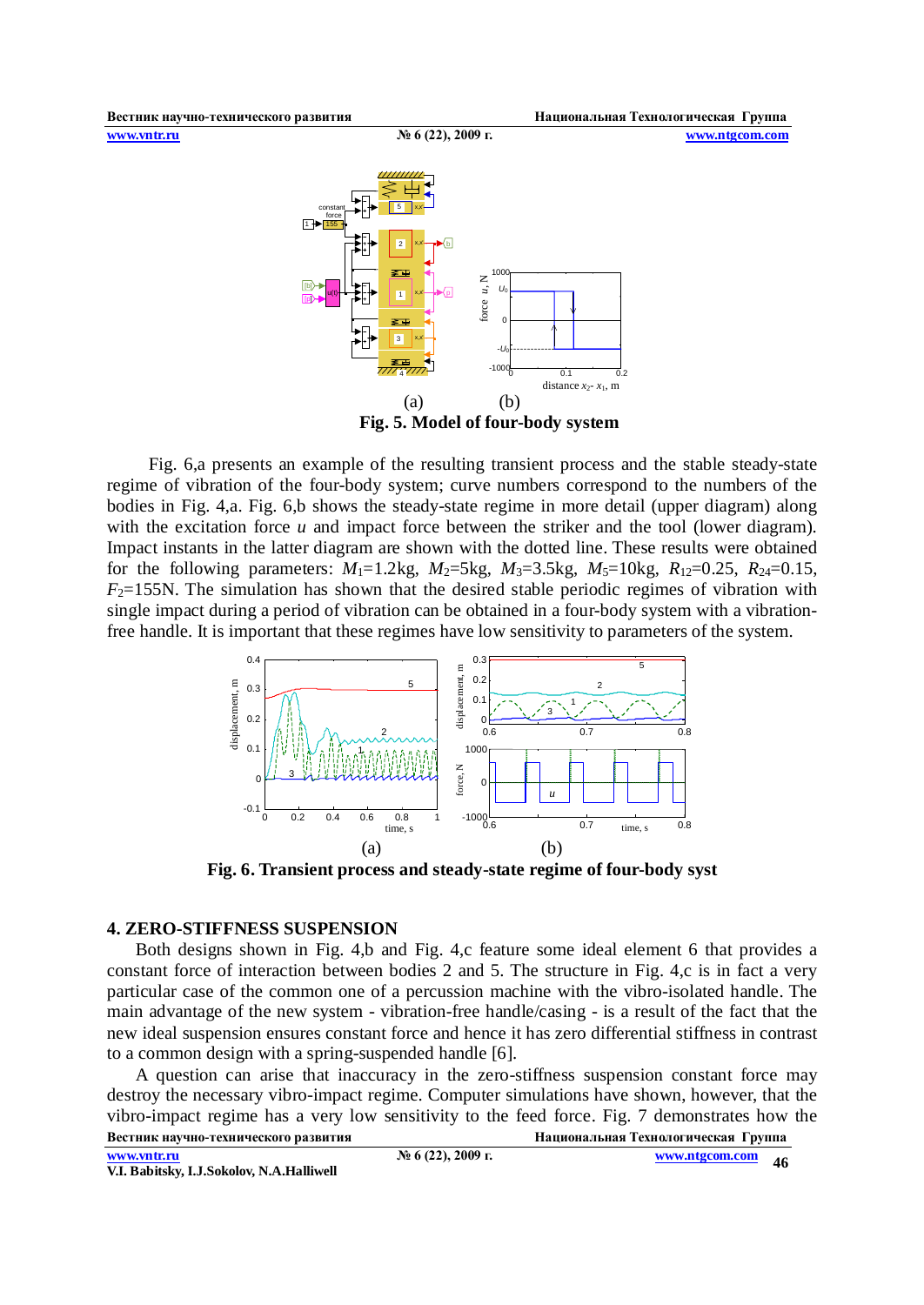| Вестник научно-технического развития |                                 | Национальная Технологическая Группа |
|--------------------------------------|---------------------------------|-------------------------------------|
| www.vntr.ru                          | $\mathcal{N}_2$ 6 (22), 2009 г. | www.ntgcom.com                      |

vibro-impact regime of the system shown in Fig. 4,a changes with variation of the operator's feed force.



**Fig. 7. Feed force variation: effect on vibro-impact regime.**

These results were obtained for the same parameters  $M_1$ ,  $M_2$ ,  $M_3$ ,  $M_5$ ,  $R_{12}$ ,  $R_{24}$ , but for the force *F*<sup>2</sup> gradually rising from 110N to 185N. The upper graph shows the displacements of four bodies; the curve numbers correspond to the numbers of the bodies in Fig. 4,a. The lower one shows the velocity of the striker and the frequency of self-excited vibration. Frequency in the latter diagram is plotted with the dotted line. It can be seen that the frequency of vibration rises and the impact velocity drops slightly with an increase in the feed force. However, the system demonstrates low sensitivity to the variation of feed force and the vibration remains stable when this force changes within a wide range. It is also important for this structure that in the general case the amplitude of the balance body 2 vibration rises with a decrease in its mass, but this does not affect the handle 5. A zero-stiffness suspension has a great potential to reduce both the harmful vibration and the total mass of heavy-duty hand-held percussion tools.

The zero-stiffness suspension can be naturally introduced into pneumatic and hydraulic machines that are very common in manufacturing and construction. Solutions can be found for using such elements in suspension of electric machines as well.

If a source of constant pressure is available some noticeable leakage through the gap between a piston and a cylinder is admissible. Hence there is no need to make this gap very small and as a result very low friction can be achieved. In this case a pneumatic cylinder can be very close to an ideal zero-stiffness element. However, an ideal source of constant pressure is not always available. In practice a pressure supply can have noticeable pulsations that can reduce all advantages of zero differential stiffness.

For example, hydraulic breakers are often used with a simple constant flow power pack. Reciprocating motion of the striking piston driven by the constant flow of hydraulic fluid results in high pulsations of pressure. Such breakers have a build-in gas accumulator designed to smooth the pressure pulsations. However, the remaining pulsations are still too high for this source of pressure to be used in the zero stiffness suspension. A possible solution for this case is shown in Fig. 8 which allows for filtering of the high-frequency pressure pulsations. These pulsations can be suppressed significantly by increasing the volume  $V_0$  of compressed air under the piston. pressure is available (Fig. 9).

| Вестник научно-технического развития      |                                 | Национальная Технологическая Группа |  |
|-------------------------------------------|---------------------------------|-------------------------------------|--|
| www.yntr.ru                               | $\mathcal{N}_2$ 6 (22), 2009 г. | <u>www.ntgcom.com</u> 47            |  |
| V.I. Babitsky, I.J.Sokolov, N.A.Halliwell |                                 |                                     |  |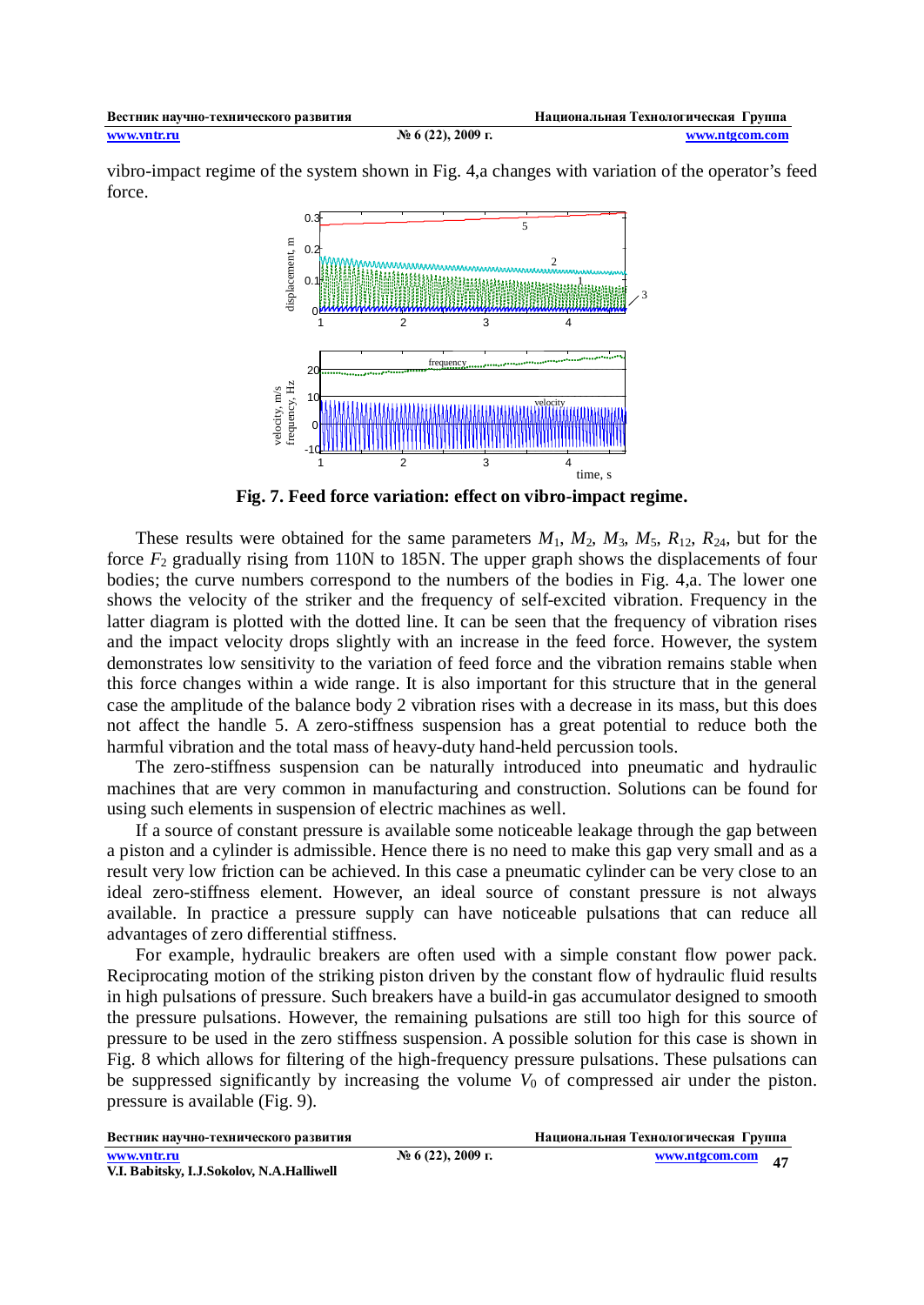

**Fig. 8. Combination of gas accumulators in hydraulic breaker with hydro-pneumatic suspension**



**Fig. 9. Hydro-pneumatic suspension**

For high-frequency vibration the air volume below the piston can be considered as isolated from external pressure supply and adiabatic law can be applied:  $PV^{\gamma} = P_0 V_0^{\gamma}$ , where *P* is pressure, *V* is volume,  $\gamma$ =1.44 for air. The differential (dynamic) stiffness is calculated as

$$
c_d = \frac{dF}{dx} = S \frac{dP}{dV} \frac{dV}{dx}\bigg|_{V=V_0} = \frac{S^2 \gamma P_0}{V_0} \,. \tag{7}
$$

Here *S* is the piston area;  $P_0$  is the average pressure;  $V_0$  is total volume of air below the piston in the working position. Dynamic stiffness is inversely proportional to volume  $V_0$  and can be made as low as needed increasing this volume. Also in this case the value of the gap between the cylinder and the piston is more important. If the effective area of the gap is comparable with the effective area *A* of the inlet orifice it affects the average pressure  $P_0$  in the cylinder.

In order to make a simple comparison between the hydraulic and pneumatic systems the expression for dynamic stiffness (7) can be rewritten in the following form:

$$
c_d = \gamma F^2 \frac{1}{P_0 V_0} \,, \tag{8}
$$

where  $F = P_0 S$  is the feed force. This shows that for the prescribed feed force *F* the same low value of dynamic stiffness  $c_d$  can be achieved in a hydraulic system with a smaller volume  $V_0$  of compressed air than in a pneumatic system. This is because the working pressure  $P_0$  in hydraulic systems is usually much higher than in pneumatic systems.

| Вестник научно-технического развития      |                                 | Национальная Технологическая Группа |  |
|-------------------------------------------|---------------------------------|-------------------------------------|--|
| www.yntr.ru                               | $\mathcal{N}_2$ 6 (22), 2009 г. | $\frac{\text{www.ntgcom.com}}{48}$  |  |
| V.I. Babitsky, I.J.Sokolov, N.A.Halliwell |                                 |                                     |  |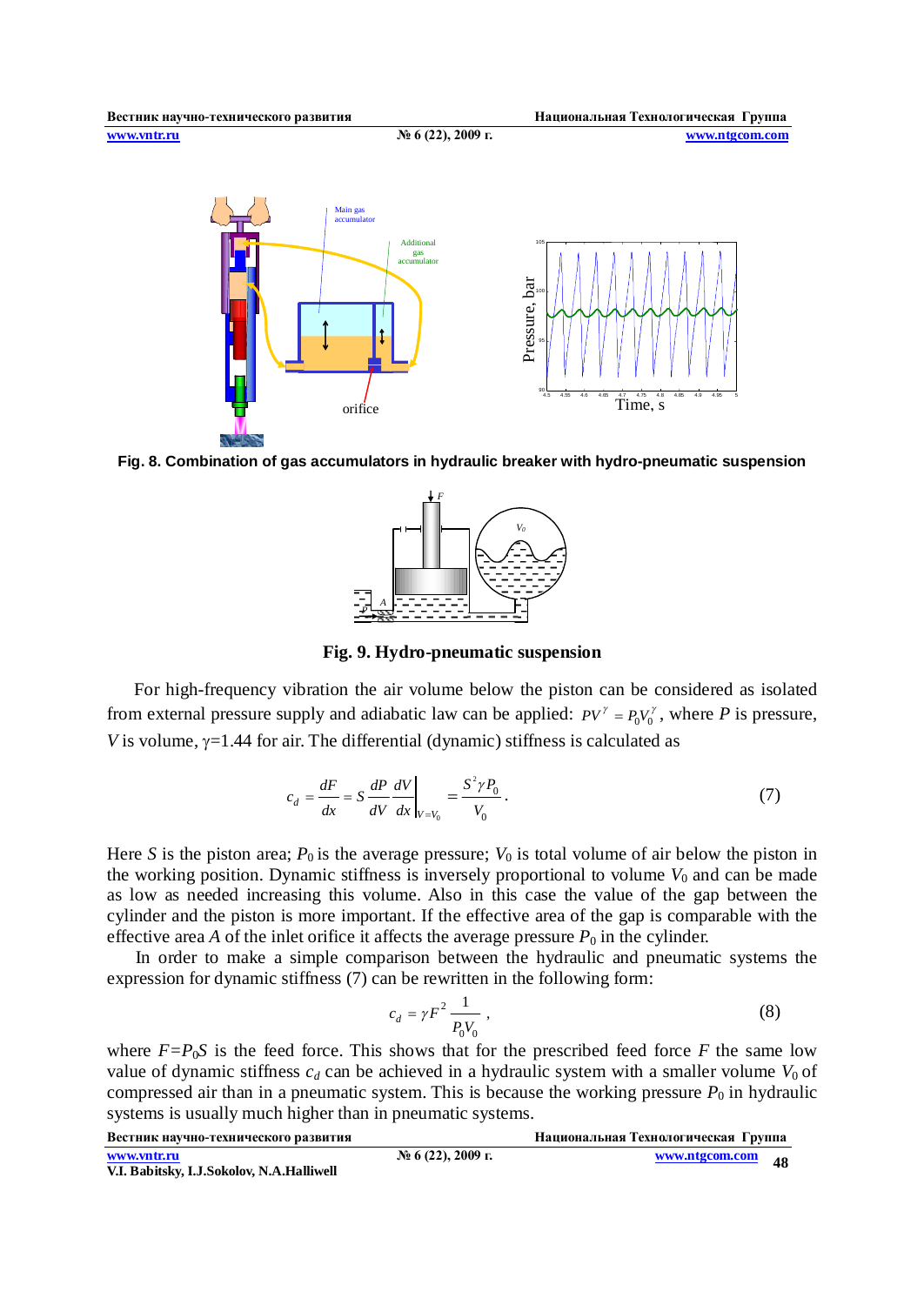| Вестник научно-технического развития |                      | Национальная Технологическая Группа |
|--------------------------------------|----------------------|-------------------------------------|
| www.yntr.ru                          | $N2$ 6 (22), 2009 г. | www.ntgcom.com                      |

As dynamic stiffness can easily be made very low when using hydraulic or pneumatic devices, more attention should be paid to friction (damping) that becomes the governing factor in transmission of vibration. Traditional bellows and modern rubber-metal analogues can be considered as a substitute to cylinders in some cases with the aim of reducing friction in the zerostiffness suspension.

The solution shown in Fig. 8 has been patented by JCB [7]. It was successfully tested on a modified commercially available heavy-duty hand-held hydraulic breaker HM25. Experiments have shown that more than a twofold increase in suppression of vertical vibration in the experimental model can be achieved compared to the original breaker with spring-suspended handles [8].

These experiments have also shown that an operator does not have any serious difficulties while operating a breaker with zero-stiffness suspension, although the feel is slightly different as compared to operating a breaker with spring-suspended handles. The new commercial model HM25LV (Fig. 10) incorporating this solution was released recently by JCB.



**Fig. 10 New HM25LV hand-held commercial breaker**

Despite being more powerful than predecessor HM25, this breaker has much lower hand and arm vibration (HAV) levels than competing models. Operators can safely use this machine for a full eight-hour day without exceeding new EU strict recommended levels for HAV exposure.

## **5. CONCLUSIONS**

It is possible to design a hand-held percussion machine with an intensive vibro-impact process on one side and a vibration-free handle on the other side. The simplest three-body system with one vibration-free body needs higher operator's feed force than conventional machines. In the four-body system, however, this can be achieved without increase in the feed force. Feasibility of this solution was proved by computer simulations and tested experimentally. This approach has a great potential of reduction in vibration transmitted to the operator. In practice this reduction is limited only by friction in the zero-stiffness suspension of the handle.

#### **ACKNOWLEDGEMENTS**

Authors thank the management and employees of JCB for support of this project and fruitful collaboration .

#### **References**

1. Babitsky V.I., Hand-Held Percussion Machine As Discrete Non-Linear Converter. Journal of Sound and Vibration 214 (1998) 165-182. Erratum 222(5) (1999).